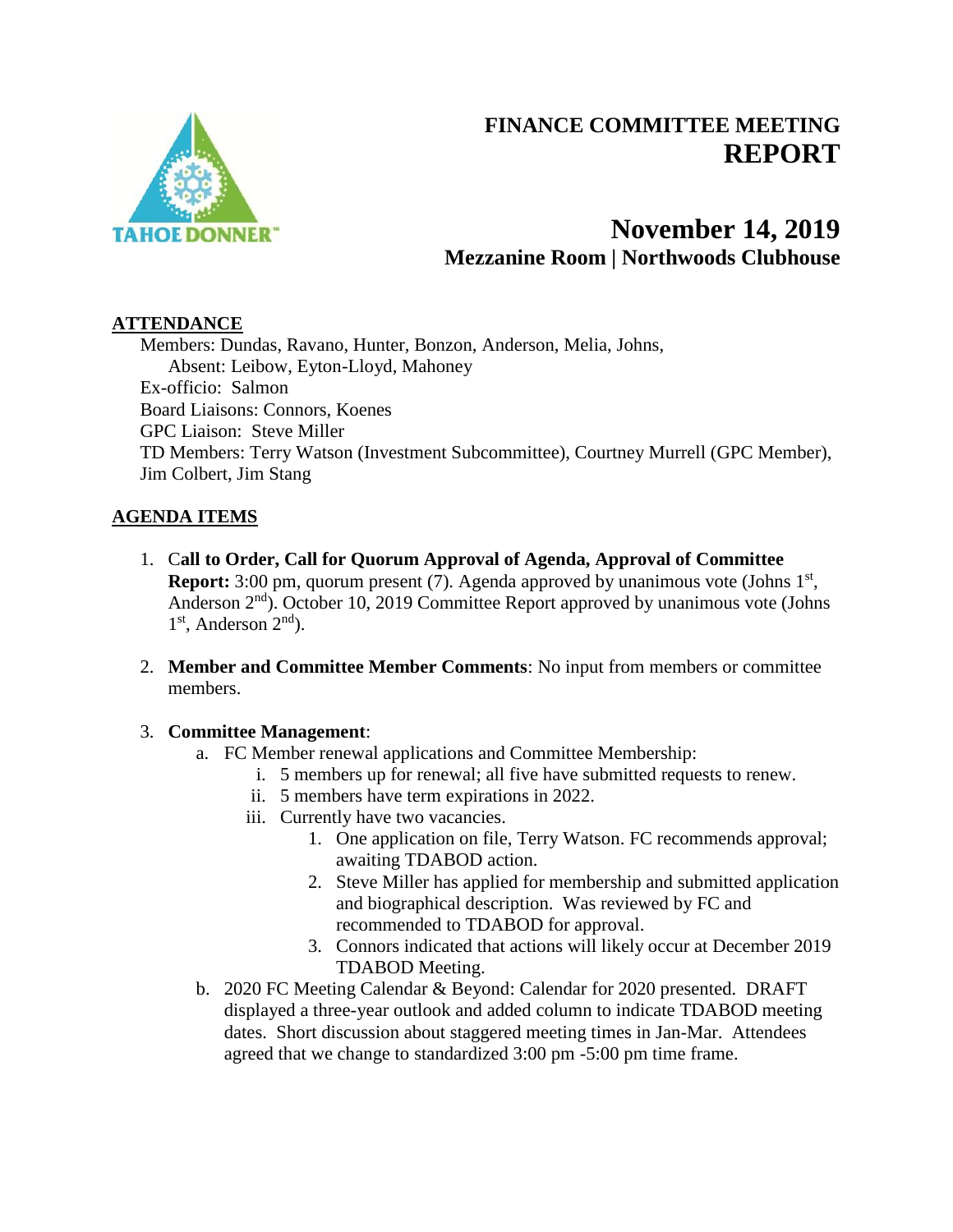c. Review and Adjust FC Committee Tasks: Time to review assigned tasks. Connors and Koenes agreed to review currents Task List and provide feedback at the next FC Meeting on December 12, 2019.

#### 4. **Old Business**:

- a. Auditor Selection Wrap-up: Announced to FC that McClintock is new Auditor for the Association. Other bidders have been thanked. McClintock has begun 2019 audit process by reviewing past audits (comparative process). Will require some changes in election process as McClintock processed ballots and require new firm to accomplish the task. Connors thanked Ravano, Mahoney, and Melia for their involvement in the selection process.
- b. Status of Finance Committee Charter: No new charter drafted at this date. Board working through what it is that they are looking for in charters.

#### 5. **Recurring Business**:

- a. GPC Liaison Report: Dundas provided verbal update on actions of GPC, Communications Subcommittee and Downhill Ski Hill Lodge (DHSL) Subcommittee. Main takeaways:
	- i. Reconfiguring the entrance to Trout Creek Recreation Center will reduce parking spaces. Lost spaces must be recouped, and ongoing actions include utilizing on street parking and reducing size of driving range. Increased space requirements being driven by Town of Truckee.
	- ii. DHSL has decision paper pending to move the project into Phase IV of Capital Projects Process. Expected to be on November 23, 2019 TDABOD Meeting Agenda. BOD also considering deeper dive into remodel vs. replacement and hold a discussion group to answer questions.
	- iii. 5501 Subcommittee Report: Salmon did short review of two recent 5501 Meetings, October 18 and 22. Calendar for upcoming 2020 meeting is forthcoming or Dir, F&A.
		- 1. Links to DRAFT Reports:
			- a. [https://cdn1.tahoedonner.com/wp](https://cdn1.tahoedonner.com/wp-content/uploads/2019/11/13202731/5501-Committee-Report-20191018.pdf)[content/uploads/2019/11/13202731/5501-Committee-](https://cdn1.tahoedonner.com/wp-content/uploads/2019/11/13202731/5501-Committee-Report-20191018.pdf)[Report-20191018.pdf](https://cdn1.tahoedonner.com/wp-content/uploads/2019/11/13202731/5501-Committee-Report-20191018.pdf)
			- b. [https://cdn1.tahoedonner.com/wp](https://cdn1.tahoedonner.com/wp-content/uploads/2019/11/13202805/5501-Committee-Report-20191022.pdf)[content/uploads/2019/11/13202805/5501-Committee-](https://cdn1.tahoedonner.com/wp-content/uploads/2019/11/13202805/5501-Committee-Report-20191022.pdf)[Report-20191022.pdf](https://cdn1.tahoedonner.com/wp-content/uploads/2019/11/13202805/5501-Committee-Report-20191022.pdf)
		- 2. FC Attendees for upcoming meetings are:
			- a. November 26: Anderson
			- b. December 23: Dundas

#### 6. **New Business**:

a. Review Actual to Budget Monthly and Yearly Financial Performance): Salmon provided review of monthly and year to date financials. Links to information at:

i. [https://cdn1.tahoedonner.com/wp-](https://cdn1.tahoedonner.com/wp-content/uploads/2019/11/13171439/2019-09-Finance-Package.pdf)

[content/uploads/2019/11/13171439/2019-09-Finance-Package.pdf](https://cdn1.tahoedonner.com/wp-content/uploads/2019/11/13171439/2019-09-Finance-Package.pdf)